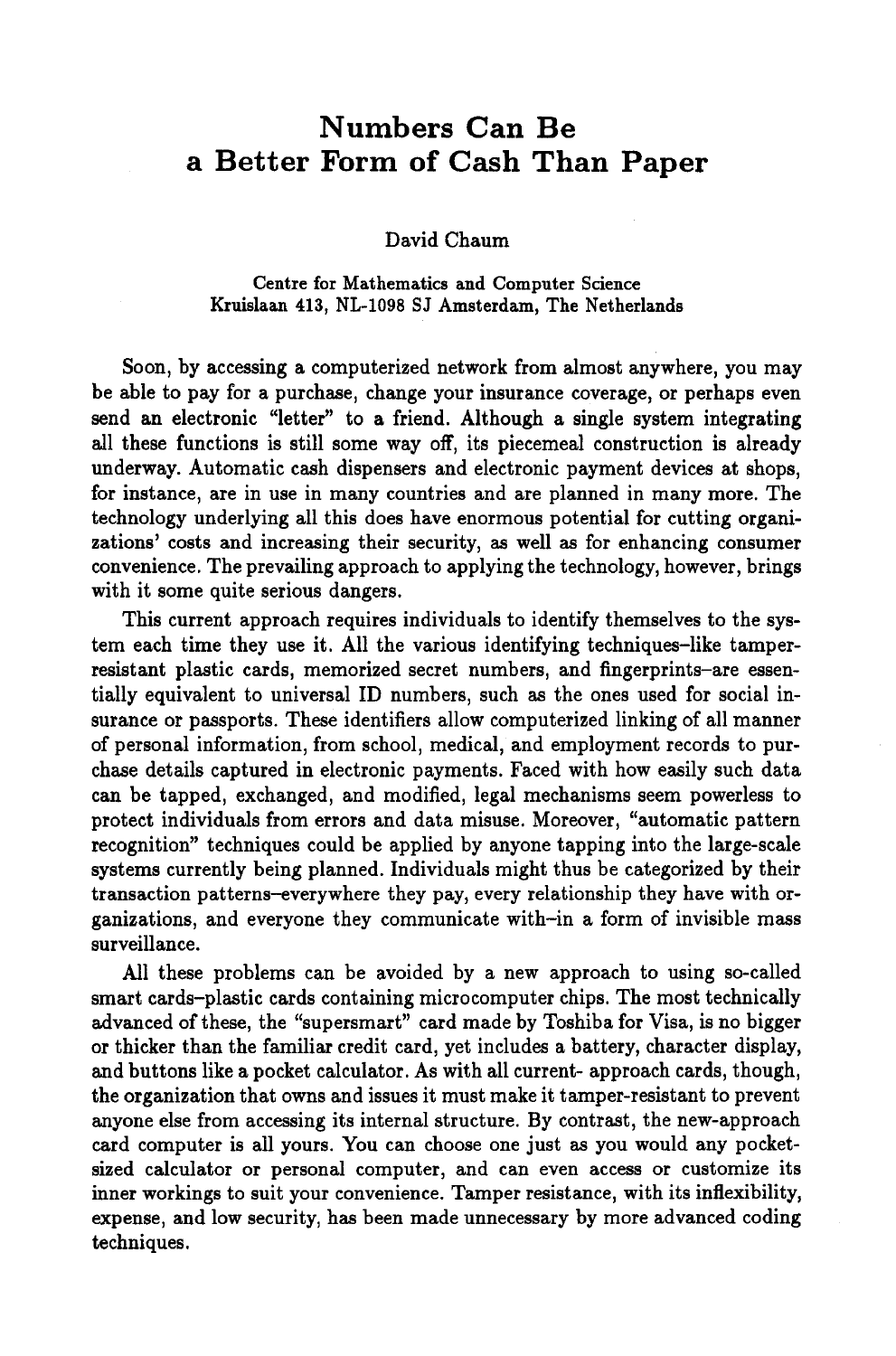# **1 Shopping With Your Electronic Wallet**

**When** you buy something with your new-approach card computer, the clerk's electronic cash register transmits to your card the cost and description of the purchase. If you agree to these details as displayed by your card, all you do is enter on its keyboard your single secret authorizing number. Your card then completes the transaction by transmitting to the cash register a one-time-use number of several hundred digits-a number that is money.

Such a card not only improves on the personal convenience and security of credit cards, but the coding it uses ensures privacy. Even paper cash is traceable in principle, since the bank could record the serial numbers of the notes you withdraw. Conceptually, the inherent traceability of pre-printed notes could be avoided by instead, during withdrawal, having the bank validate and return envelopes that you supply. A plain slip within such an envelope would get, say, a carbon-paper image of the bank's "worth-one-dollar" validating signature stamp. You could then discard the envelope and spend your validated yet untraceable slip just like cash. The actual digital system works essentially the same way: your card randomly codes a number that it chooses to serve like the slip, obtains the bank's coded validating signature on it during a withdrawal, and removes the random coding before spending the resulting validated numeric note. A simple mathematical proof shows that the bank can't trace such a numeric note to its withdrawal, no matter how extensive or ingenious the computerized analysis. If you need to, though, you can reveal information that lets any one of your payments be traced incontestably.

Security for banks and merchants is also improved. The bank's coded signature, which lets a numeric note's validity be tested by any card or cash register, is far harder to counterfeit than printed money. But because numbers are easy to copy exactly, retailers need protection against someone spending a note number more than once. For high-value payments, the bank's list of already spent notes is electronically consulted while you wait. For low-value transactions, shops avoid this expense by requiring a random selection of additional numeric information from the payer. The amount of such information revealed in spending a note once is absolutely useless in tracing the payer. But enough additional information is revealed in spending a note twice so that, after the day-end deposit of notes, the bank gets from each "double spender" the equivalent of a signed confession.

#### **2 Showing Credentials Without Identification**

Business and government organizations sometimes do legitimately need to see statements that other organizations have issued about individuals. Such credentials have in the past taken the form of identifying paper certificates, like passports, driver's licenses, and membership cards. The original purpose of most of these documents was to securely authenticate individuals' qualifications, such as an economic or age bracket, a license, or an academic degree. Identification was a means to that end. But in today's computerized imitation of paper-based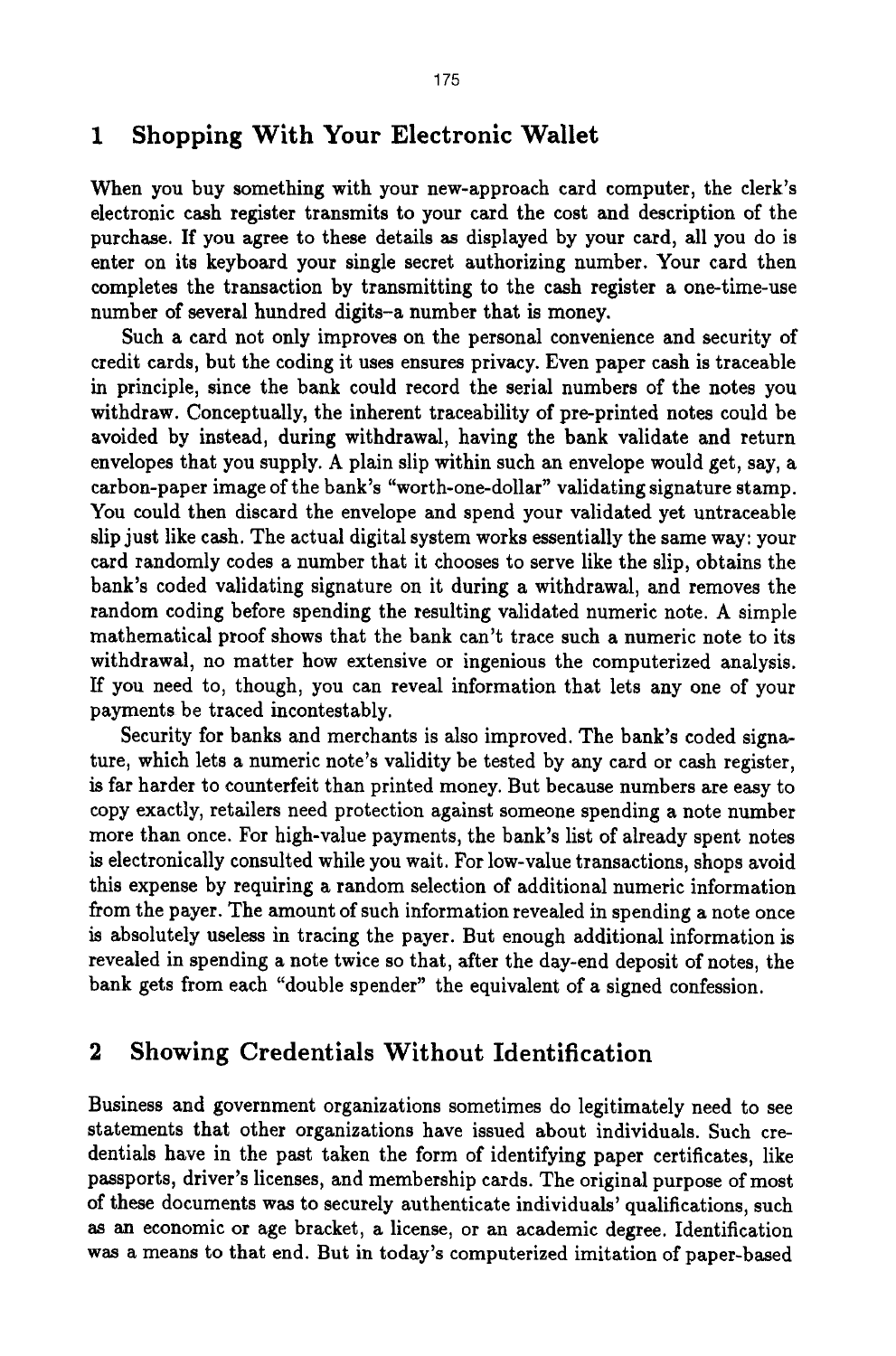methods, identification allows organizations to match with or directly access other organizations' computerized files. This has created in effect a single huge database on individuals, although it remains slow, incomplete, and prone to error. Yet a comprehensive and centralized system, even if it were acceptable to the public, would be prohibitively expensive.

An extension of the card-computer payment technique can solve these problems. All credential transactions are conducted through your card, using a different numeric alias or "digital pseudonym" with each organization. Credentials are issued in the form of unforgeable coded signatures on these pseudonyms, which your card handles much as it does numeric notes. If you authorize it to, your card can transmit convincing numeric proof that you hold at least one combination of credential signatures meeting an organization's requirement-without revealing anything more. The way the pseudonyms are created assures organizations that you can't lend, modify, or escape accountability for your credentials. And because of the way your card codes "blank" credentials in "envelopes" before they are signed by organizations, your pseudonyms cannot be linked any more than your payments can. You retain complete control over your personal information, just as if all the computerized records that organizations maintain on you today were stored only in your card computer.

### **3 Protecting Electronic Mail**

Once electronic payment becomes commonplace, electronic mail may be next. The widespread use of "e-mail" may raise a number of problems: keeping message content confidential, preventing users from falsely denying that they have sent or received particular messages, and forestalling automated "traffic analysis" that could trace the patterns of users' relationships.

The new approach's solution broadcasts messages to all electronic mail computers in the network. This prevents tracing to the intended recipient, and it ensures that receipt of messages cannot be denied. Also, a novel kind of coding permits each person's e-mail computer to conceal unconditionally which messages it sends. Other coding keeps message content confidential and lets recipients be sure-and convince others if necessary-of the message originator's digital pseudonym. This solution naturally facilitates payment and credential transactions from home, with all the convenience and protection offered by card computers.

## **4 The Moment of Decision**

Lower cost and higher security will serve as strong motivation for organizations to adopt the new approach. As more people become aware both of the dangers posed by the current approach and of the improved personal convenience and security offered by the alternative, organizations may be further motivated by consumer preference, public opinion, and even legislation.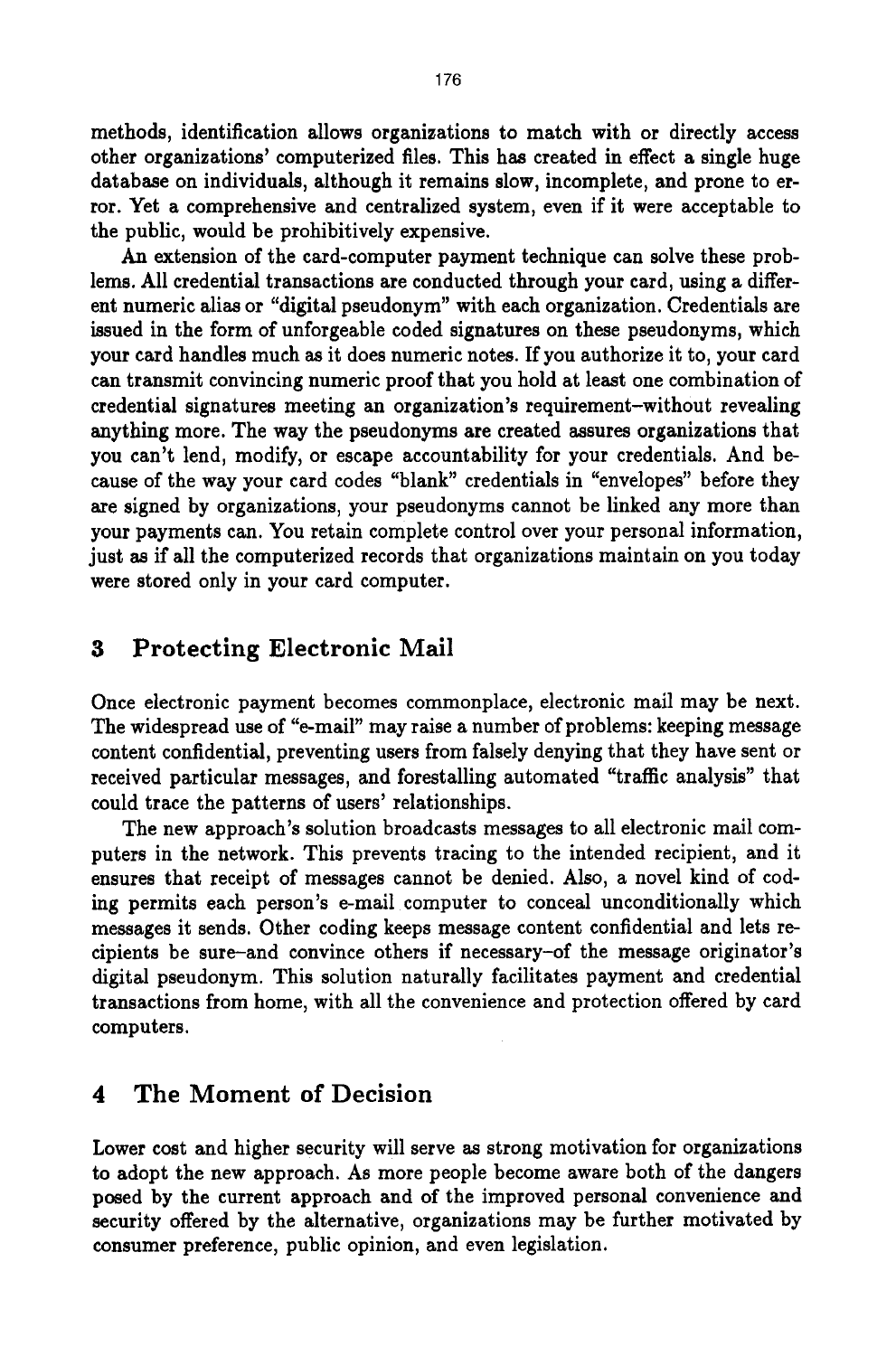At the moment, however, the centralized-data approach is gaining momentum. Automatic cash dispensers and other current electronic payment techniques, with the tracing they allow, are just the tip of the massive investment iceberg required by such large-scale systems.

We are fast approaching a moment of crucial and perhaps irreversible decision, not merely between two kinds of technological system, but between two kinds of society. Current developments in applying technology are rendering hollow both the remaining safeguards on privacy and the right to access and correct personal data. If these developments continue, their enormous surveillance potential will leave individuals' lives vulnerable to an unprecedented concentration of scrutiny and authority. If, on the other hand, the new approach prevails, the erosion of our informational rights can be reversed and new rights added-notably the right, realizeable through personal card computers, to reveal only necessary information in transactions. As we move into an age of pervasive computerization, control over information becomes the key to social, economic, and political power. Card computers can restore balance by putting part of that key, both literally and figuratively, back in the hands of private citizens.

#### References

- 1. D. Chanm, "Blind Signatures for Untraceable Payments," *Advances in Cryptology,*  Proc. Crypto'82, D. Chaum, R.L. Rivest, and A.T. Sherman, Eds., Plenum Press, New York, 1983, pp. 199-203.
- 2. D. Chaum, "Security Without Identification: Transaction Systems to Make Big Brother Obsolete," *Communications of the ACM,* Vol. 28, No. 10, *1985,* pp. 1030- 1044.
- 3. D. Chaum and J.-H. Evertse, "A Secure and Privacy-Protecting Protocol for Transmitting Personal Information Between Organizations," *Advances in Cryptology, Proc. Crypto'86, LNCS ~63,* A.M. Odlyzko, Ed., Springer-Veflag, 1987, pp. 118- 167.
- 4. D. Chaum, "Blinding for Unanticipated Signatures," *Advances in Cryptology, Proc. Eurocrypt'87, LNCS 30J,* D. Chaum and W.L. Price, Eds., Springer-Verlag, 1988, pp. 227-233.
- 5. D. Chaum, "Privacy Protected Payments: Unconditional Payer and/or Payee Untraceability," *SMART CARD ~000: The Future of IC Cards, Proceedings of the IFIP WG 11.6 International Conference, Laxenburg (Austria), October 19-20, 1987,* North-Holland, Amsterdam 1989, pp. 69-93.
- 6. D. Chanm, A. Fiat, and M. Naor, "Untraceable Electronic Cash," *Advances in Cryptology, Proc. Crypto'88, LNCS* 403, S. Goldwasser, Ed., Springer-Verlag, 1990, pp. 319-327..
- 7. D. Chanm, "Online Cash Checks", *Advances in Cryptology, Proc. Eurocrypt'89,*  LNCS 434, J.-J. Quisquater and J. Vandewalle, Eds., Springer-Verlag, 1990, pp. 288-293.
- 8. D. Chaum, B. den Boer, E. van Heyst, S. Mjølsnes, and A. Steenbeek, "Efficient Offline Electronic Checks," *Advances in Cryptology, Proc. Eurocrypt'88, LNCS 330*, C.G. Günther, Ed., Springer-Verlag, 1988, pp. 294-301.
- 9. D. Chaum, "Achieving Electronic Privacy", *Scientific American,* August 1992, pp. 96-101.